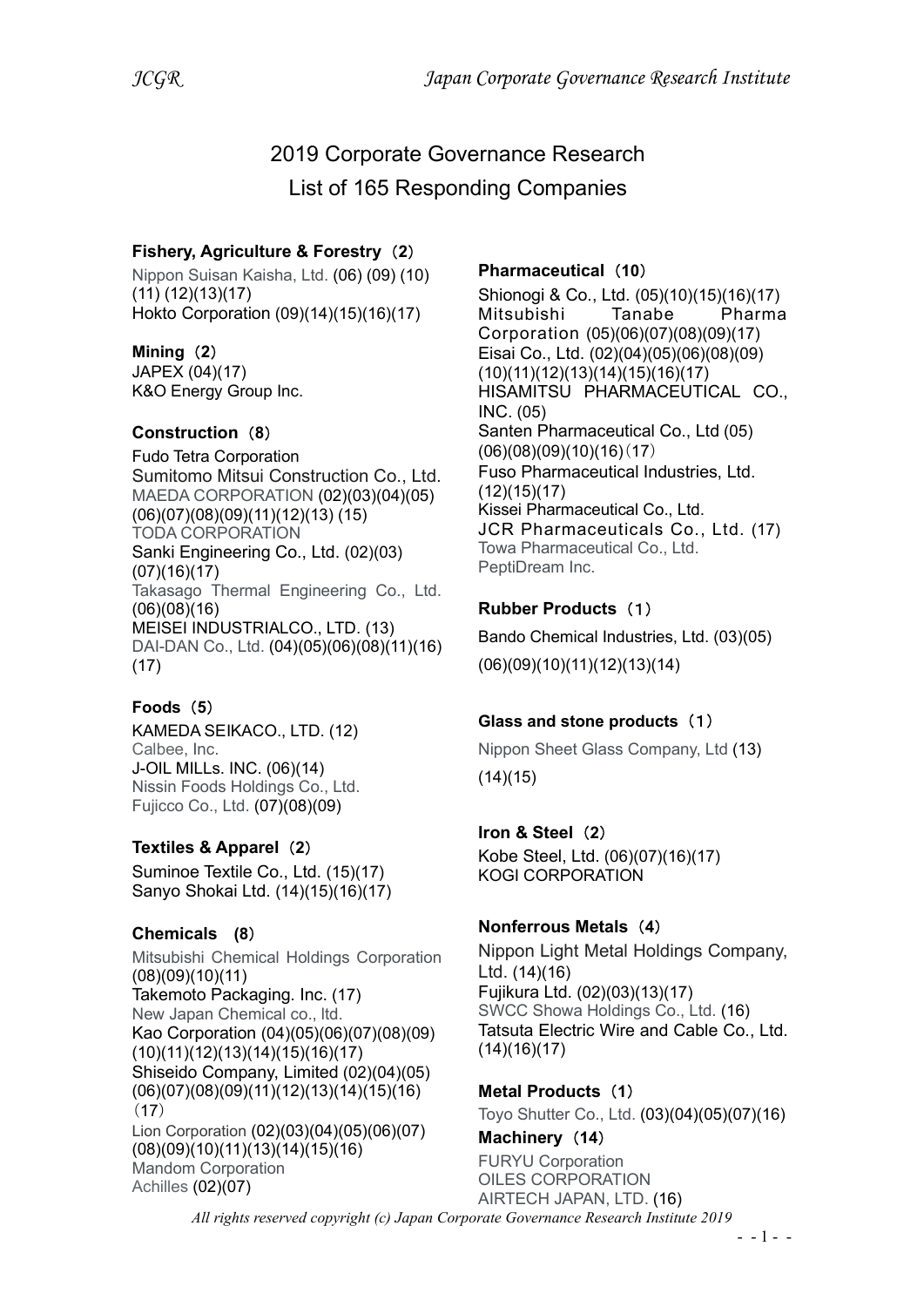Sumitomo Heavy Industries, Ltd (04)(05) (06)(07)(08)(09)(10)(11)(12)(14)(15) ISEKI & CO., LTD. EBARA CORPORATION (04)(05)

Torishima Pump MFG. Co., Ltd. (06)(07) (08)

Daikin Industries, Ltd. (05)(06)(16)(17) DAIDO KOGYO CO., LTD. FUJITEC CO., LTD. (04)(10)(11)

NSK Ltd. (03)(07)(08)(12)(13)(14)(15)(16) (17)

Kitz Corp. (03)(04)(05)(06)(07)(08)(09) (11)(15)(17)

Mitsubishi Heavy Industries, Ltd (04) (05)(06)(08)(09)(10)(12)(13)(14)(15)(16) (17)

IHI Corporation (03)(04)(05)(06)(07)(11)

## Electric Appliances (18)

IBIDEN CO., LTD. (04)(07)(15)(16) KONICA MINOLTA, INC. (02)(03)(04)(05) (06)(07)(08)(09)(10)(11)(12)(13)(14)(15) (16)(17) HITACHI, Ltd. (03)(04)(05)(06)(07)(08) (11)(12)(13)(14)(15)(16)(17) Meidensha Corporation Nidec Corporation (03)(05)(06)(07)(08)(09) (10)(11) JVC KENWOOD Corporation OMRON Corporation (02)(03)(04)(05)(06) (07)(08)(09)(10)(12)(13)(14)(15)(16)(17) Sony Corporation (04)(05)(06)(07)(08)(09) (10)(11)(12)(13)(14)(15)(16)(17) ALPS ALPINE CO., LTD. (13)(14)(15)(16) HONDA TSUSHIN KOGYO CO., LTD. Yokogawa Electric Corporation (04)(05) (06)(07)(08)(09)(11)(12)(13)(14)(15)(17) NIHON KOHDEN CORPORATION (17) Advantest Corporation (06)(07)(08)(09) (10)(11)(12)(13)(14)(15)(16)(17) ENOMOTO Co., Ltd. ROHM Co., Ltd. (02)(04)(05)(06)(07)(08) (09)(10)(11)(12)(13)(14)(15)(16)(17) HOKURIKU ELECTRIC INDUSTRY CO., LTD. Koito Manufacturing Co., Ltd. (07)(09)(15) (16)(17) Tokyo Electron Limited (02)(04)(05)(06) (08)(09)(11)(12)(13)(14)(15)(16)(17)

### Transportation Equipment (5)

Kawasaki Heavy Industries, Ltd. (04)(05) (16)(17) F-TECH INC.

AKEBONO BRAKE INDUSTRY CO., LTD. (03)(04)(06)(07)(08)(11)(13)(17) Aisan Industry Co., Ltd. (05) Yorozu Corporation (04)(05)(07)(15)(16) (17)

#### Precision Instruments (2)

Terumo Corp. (03)(04)(05)(06)(07)(08) (09)(10)(11)(12)(13)(14)(15)(16)(17) Rhythm Co., LTD. (02)(04)(05)

### Other Products (5)

NIHON FLUSH CO., LTD. TOPPAN FORMS CO., LTD. (14) Toppan Printing Co., Ltd. (02)(03)(04) (05)(06)(07)(08)(09)(10)(11)(12)(13)(14) (15)(16)(17) KOKUYO Co., Ltd. (02)(03)(04)(05)(06) (07) Nakabayashi Co., Ltd. (08)(09)(10)(11)(17)

## Land Transportation (5)

Fuji Kyuko Co., Ltd. (04) Sakai Moving Service Co., Ltd. Keihan Holdings Co., Ltd. (07) Nippon Express Co., Ltd. YAMATO HOLDINGS CO., LTD. (03)(04)(05) (06)(08)(09)(10)(11)(13)

### Air Transportation (1)

ANA HOLDINGS INC. (05)(06)(07)(08)(17)

### Warehousing・Transportation (2)

UTOC CORPORATION (02)(03)(04)(05) (13) NAIGAI TRANS LINE LTD.

### Information and Communication (13)

T-Gaia Corporation Japan Asia Group Limited AUCNET INC. AOI TYO Holdings Nomura Research Institute, Ltd. (04)(05) (06)(07)(12)(13)(14)(15)(16)(17) Infocom Corporation EM SYATEMS company limited (17) INTELIGENT WAVE INC. ARGO GRAPHICS INC. (05)(10)(15)(17) Smart Value NIPPON SYSTEMWARE CO., LTD. TKC Corporation JBCC Holdings Inc. (02)(04)(05)(06)(07) (12)(13)(15)

All rights reserved copyright (c) Japan Corporate Governance Research Institute 2019